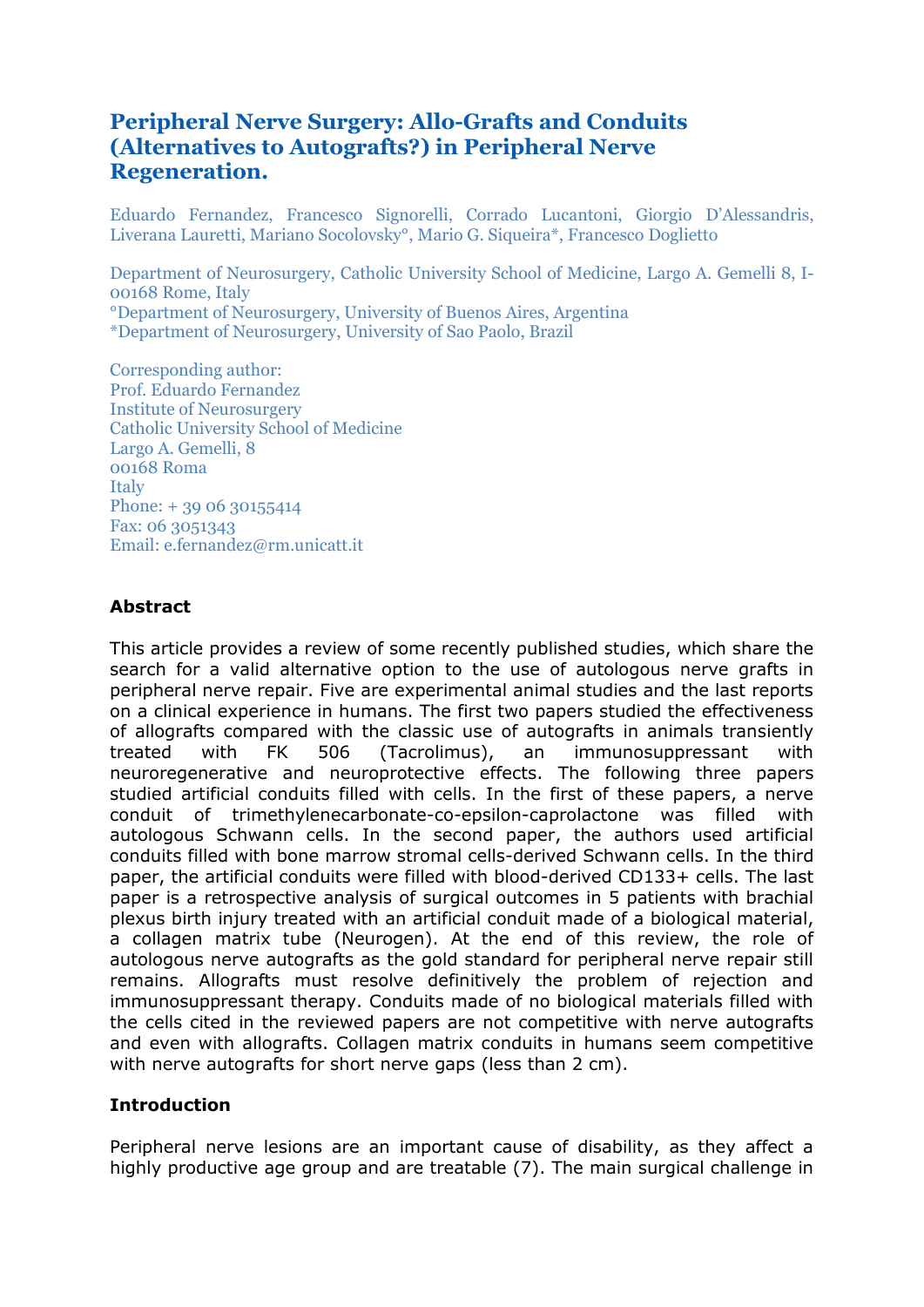complete peripheral nerve lesions is the reconstruction of the gap between the two nerve stumps: ideally the defect should be filled with material that induces and facilitates nerve regeneration, is easily and safely available and has no rejection issues.

Repair of peripheral nerve lesions has been traditionally achieved by using nerve autografts. The potential disadvantages of their use are: 1) donor-site morbidity, consisting of numbness in the target area of the harvested nerve; risk of development of painful neuroma, infection, etc 2) the limited availability of donor nerves; 3) the time-expense. Several alternative repair techniques have therefore been proposed. We then reviewed six papers, dealing with the issue of peripheral nerve regeneration after repair with alternative options to the use of nerve autografts (2-6, 8). Such alternative options might be divided in two main groups, based on the main material used to fill the nerve gap: 1) Nerve allografts, 2) Artificial conduits made either without or with biological materials and filled or not with cells of different origin.

The main deterrent in the use of nerve allografts is graft rejection. The use of immunosuppressant therapy combined with nerve allografts might replace the classic use of autografts, though the need of long-term medical therapy is a limit of allografts: the group lead by Gorria at the University of Navarra used a primate model to evaluate the transient use of Tacrolimus, an immunosuppressant with neuroregenerative and neuroprotective effects (3, 4).

A number of synthetic, absorbable and not absorbable, materials have been proposed to enhance and support nerve regeneration across nerve gaps (8). The ideal material should be: a) porous, to permit the diffusion of nutrients while preventing the invasion of scar-forming cells; b) biocompatible, without eliciting toxic reactions, and c) absorbed after termination of a successful regeneration across the gap. Although some materials demonstrated such properties and satisfactory results over short distances, the regenerating axons cannot bridge large gaps, probably because of the lack of cellular elements. For this reason, different researchers are experimenting different conduits filled with various cells. Three of the reviewed papers deal with this issue (5, 6, 8).

The importance of Schwann cells in peripheral axon regeneration is well known. Then, one paper focused on artificial conduits filled with Schwann cells7. However, a number of problems can arise and limit the use of Schwann cells, such as the isolation of a sufficient number of cells and ethical problems. Therefore, a useful alternative can be the use of neural lineage cells or progenitor/stem cells able to differentiate in Schwann cells. This is the reason why other researchers have focused on possible alternatives to Schwann cells. We then reviewed two studies that share this approach (5, 6).

The last paper reviewed the clinical outcomes of peripheral nerve repair with artificial conduits made by collagen in humans (2).

(1) PERIPHERAL NERVE REGENERATION THROUGH ALLOGRAFTS COMPARED WITH AUTOGRATFS IN FK506-TREATED MONKEYS (3)

Aubá C, Hontanilla B, Arcocha J, Gorría O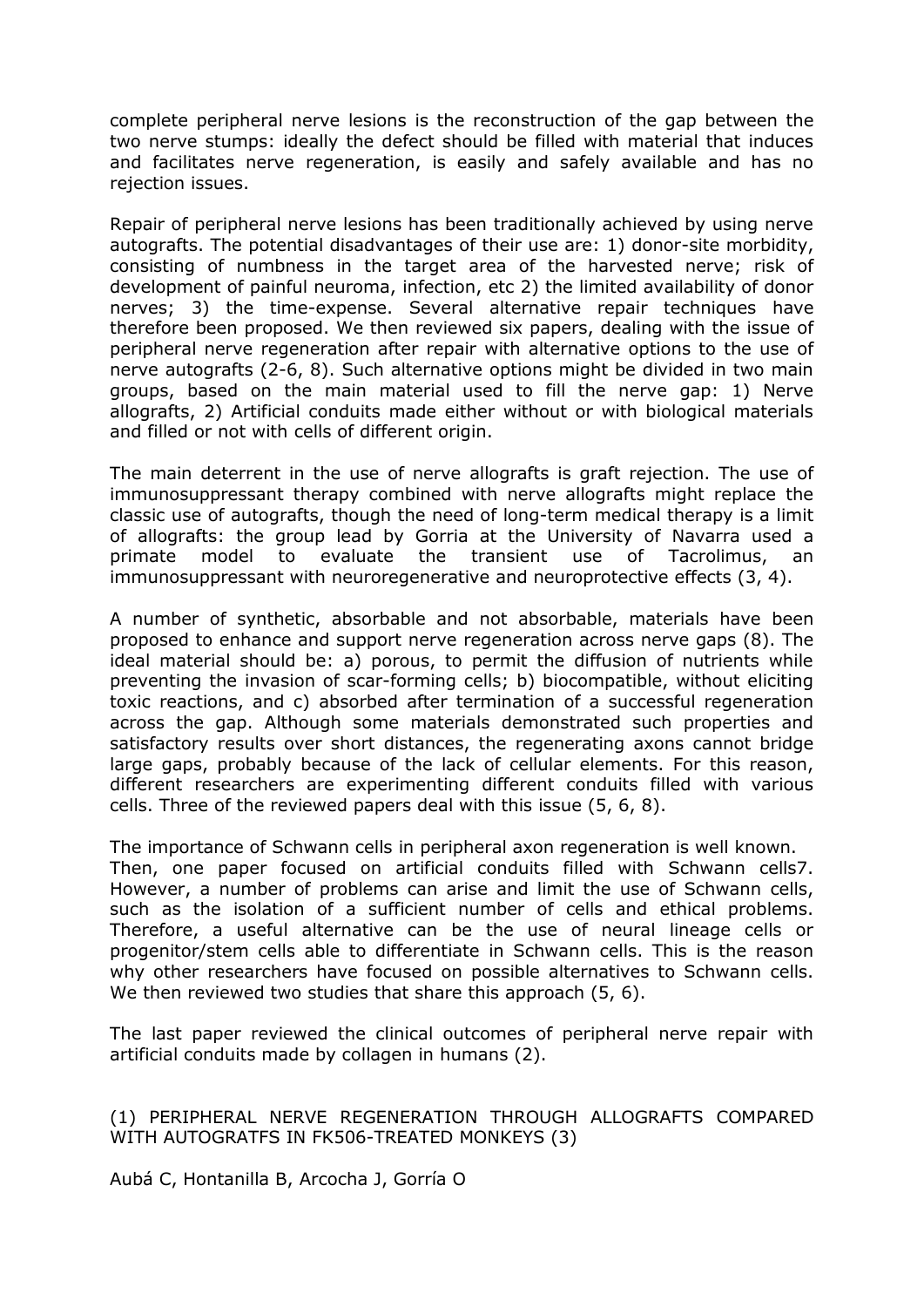J Neurosurg (2006) 105(4):602-9

### **Information**

The main problem in the use of nerve allografts for repairing nerves is graft rejection. Then, procedures able to reduce the antigenicity of nerve allografts and/or use of immunosuppressants are necessary. FK506 (Tacrolimus) is a new immunosuppressant with greater potential and fewer side effects than others; it has also neuroregenerative and neuroprotective effects (10).

In the present study eight male nonhuman primates were used. In a first group of 4 animals, seven injured ulnar nerves were repaired using 4 cm-long superficial fibular nerve autografts. In a second group of four animals, seven injured ulnar nerves were repaired using 4 cm-long superficial fibular nerve allografts previously cold-preserved for 3 weeks. The animals with nerve allografts were temporarily treated for two months with FK506. Eight months after nerve repair the following parameters were collected in both groups of animals: functional recovery, number of ulnar motor neurons in the spinal cord, number of axons in the distal nerve stump and nerve conduction velocity. Animals in both groups exhibited functional recovery of hypothenar muscles.

No statistically significant differences were found in the number of ulnar motor neurons in the spinal cord and the number of axons in the distal nerve stump in both groups of animals. The autograft group demonstrated a greater nerve conduction velocity than the allograft group, with statistically significant differences. Histologically, few inflammatory cells were observed in the autograft cases, whereas more connective tissue, fibrin, inflammatory cells around the vessels with some giant cells were detected in the allograft cases. The presence of more inflammatory cells, connective tissue and fibrin could indicate a partial rejection of the allograft after withdrawal of FK506 two months after nerve repair. Such partial rejection might cause loss of Schwann cells, demyelination of regenerated axons and a lower nerve conduction velocity in the allograft group of animals.

#### **Analysis**

The most important data of the study stems from the finding that clinical results obtained with cold-preserved allografts + temporarily FK506-therapy were similar to those obtained with the classic autograft; eight months after ulnar nerve repair all the monkeys exhibited an apparently normal function.

In both groups of animals, the anatomical results regarding the number of ulnar motor neurons in the spinal cord and the number of axons in the distal nerve stump were also similar. Then, clinical results were confirmed and correlated with the anatomical evaluation.

However, some criticism might be expressed about the accuracy of this study: in the "Materials and methods" related to the processing of the neural tissue it is written that "The middle and lower thoracic (?) spinal cord was cut...", which is probably a typographic mistake. More importantly, the low quality of the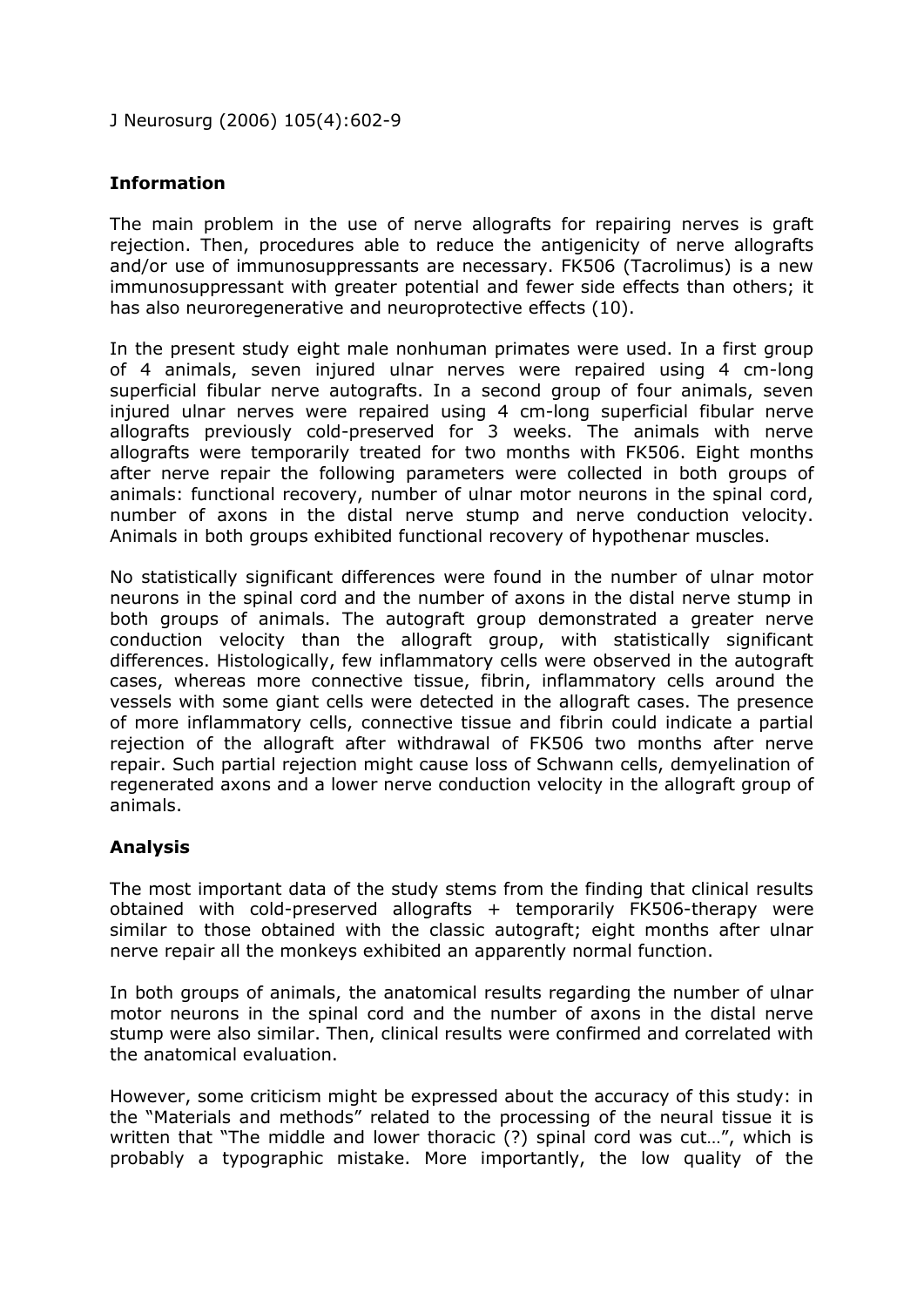histological examination of the nerves seen in Figures 3 D, 5 and 6 allows only a rather approximate morphometric study.

One of the problems in using nerve allografts is the decision about the duration of the immunosuppressant therapy: either for a limited period of time, the one strictly necessary to allow regenerating axons to cross the allograft, or unlimited (9)? In this study, FK506 was administered only for two months after surgery and six months later the monkeys exhibited a normal function recovery. At that time, the animals were sacrificed and the allografts showed signs of partial rejection: was this process active or extinguished? The question remains unanswered.

(2) NERVE REGENERATION THROUGH NERVE AUTOGRAFTS AND COLD PRESERVED ALLOGRAFTS USING TACROLIMUS (FK506) IN A FACIAL PARALYSIS MODEL: A TOPOGRAPHICAL AND NEUROPHYSIOLOGICAL STUDY IN MONKEYS (4)

Hontanilla B, Aubá C, Arcocha J, Gorría O Neurosurgery (2006) 58(4):768-79

# **Information**

The aim of this study was to examine the efficacy, in terms of nerve regeneration, of using cold preserved nerve allografts to repair a transected branch of the facial nerve in primates temporarily treated with FK506 compared with the classic use of nerve autografts. In the present study, eight male nonhuman primates were used. In a first group of 4 animals, seven injured middle zygomatic branches of the facial nerve were repaired using 3 to 4 cmlong superficial fibular nerve autografts. In a second group of four animals, seven injured middle zygomatic branches of the facial nerve were repaired using 3 to 4 cm-long superficial fibular nerve allografts previously cold-preserved for 3 weeks. The animals with nerve allografts were temporarily treated for two months with FK506. Eight months after nerve repair the following parameters were collected in both groups of animals: functional recovery, number of motoneurons in the brainstem facial nucleus, number of axons in the distal nerve stump, nerve conduction velocity (NCV) of the nerve grafts and the maximum amplitude of compound motor action potential (CMAP) of the zygomatic muscles. NCV refers to the nerve fibers myelinization and CMAP to the number of axons present in the nerves.

After 8 months, all the monkeys of both groups recovered a normal facial movement though the mean values of the CMAP and the NCV were significantly higher in the autograft group than in the allograft group. Histologically, few inflammatory cells were observed in the autograft cases, whereas more connective tissue, fibrin and inflammatory cells around the vessels with some giant cells were detected in the allograft cases.

All the nerves in both groups were structurally intact with Schwann cells presenting signs of atrophy in both groups, with vacuolization visible in thirty percent of Schwann cells in the allograft group. The presence of more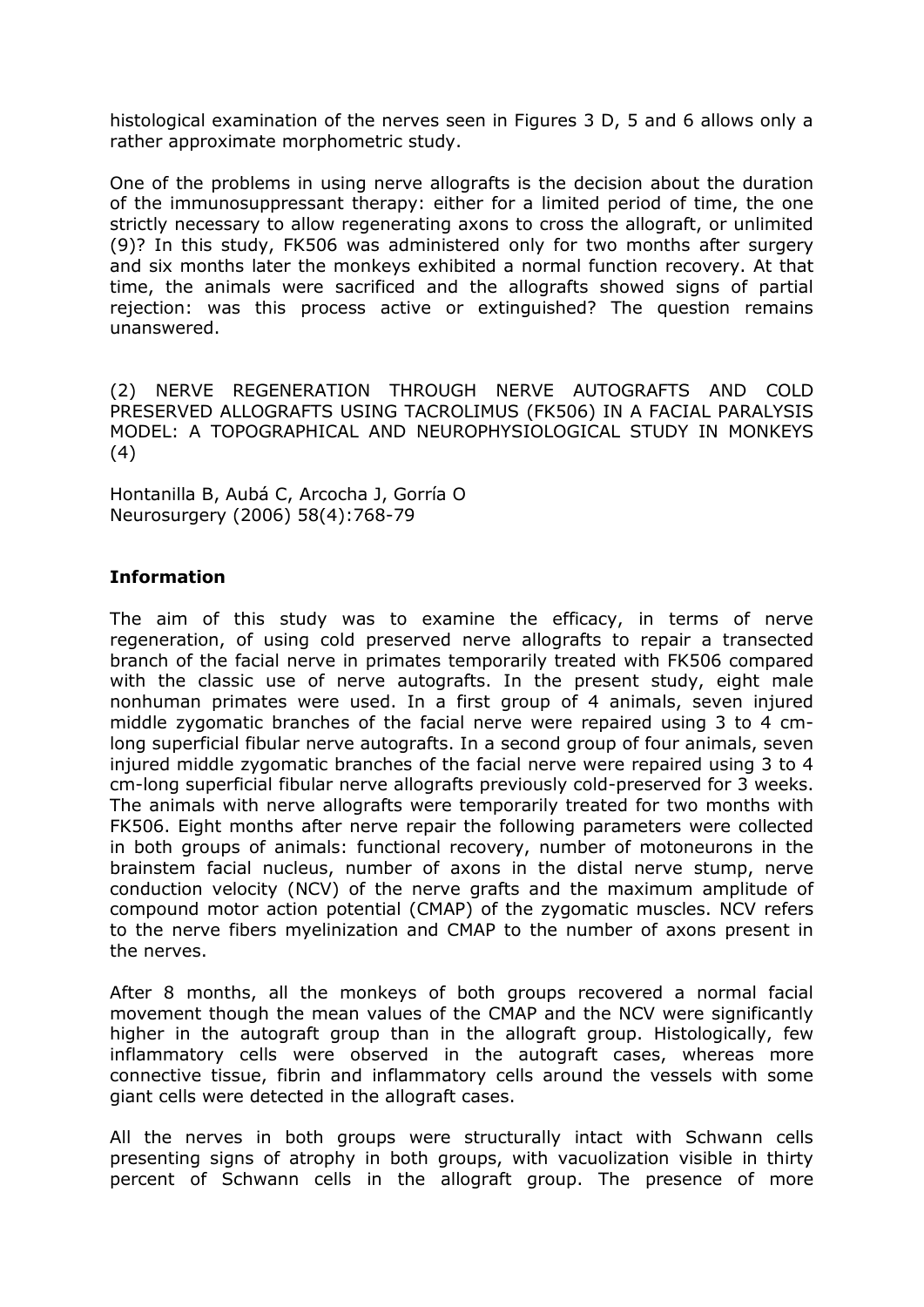inflammatory cells, connective tissue and fibrin in the allograft group could be a further demonstration of a partial rejection after withdrawal of FK506.

Neuronal density in the facial nucleus in the autograft group was significantly lower in the allograft group, with 70% fewer labeled motoneurons as compared to the autograft group. However, the number of large motoneurons in both groups was not significantly different as well as the number of axons in the distal nerve stump, thus indicating that axonal collateralization occurred in the nerve allografts.

# **Analysis**

To study the efficacy, in terms of functional recovery, of a modality of nerve repair it is advisable to use a transection of the main nerve trunk and not of one of its branches. In such a manner, the functional results obtained will be directly ascribed to the repair of that nerve and not to other hypothetical mechanisms. In this study, one of the branches of the facial nerve, the zygomatic one, was transected and then repaired by using either autografts or allografts+FK506 and the functional results in both groups were the same eight months later.

Though the number of motoneurons was 70% less in the allograft group compared with the autograft one, such anatomic result permitted the recovery of a normal facial function. For the authors, such result could be due to the fact that the number of large motoneurons in the allograft group was not statistically different in comparison with the autograft group.

Also, the number of axons, in the proximal and distal nerve stumps, was not statistically different in both groups. Very interestingly, about 57% of the axons were lost between the proximal and the distal nerve stump across either the autograft or the allograft. In fact, whereas in the proximal nerve stump the number of axons was 458 in the autograft group and 418 in the allograft group, in the distal nerve stump the number of axons was 198 in the autograft group and 177 in the allograft one. It seems surprising that, although the ratio between the number of axons in the distal nerve stump and the number of neurons in the facial nucleus was 1.04 in the control cases, 0.59 in the autograft group and 1.73 in the allograft group, such difference did not influence the functional recovery in both the experimental groups. However, this study demonstrated that an inflammatory reaction around the allograft was present at the end of the study six months after withdrawal of FK506. It appears possible that, after withdrawal of the immunosuppressant, the rejection occurs slowly allowing for repopulation of the allografts with autogenous Schwann cells, which progressively substitute the donor Schwann cells within the allograft. In any case, the results of this study were obtained in a limited period of time and then we do not know if a rejection of the allograft would occur during the duration of a normal life. Nerve allografts have not only the Schwann cells but contain also other cells in the connective sheaths and vessels. Also here the quality of the histology of nerves seen in Figure 5 is not the best for a precise quantitative axonal study.

(3) NERVE REGENERATION ACROSS A 2-CM GAP IN THE RAT MEDIAN NERVE USING A RESORBABLE NERVE CONDUIT FILLED WITH SCHWANN CELLS (8)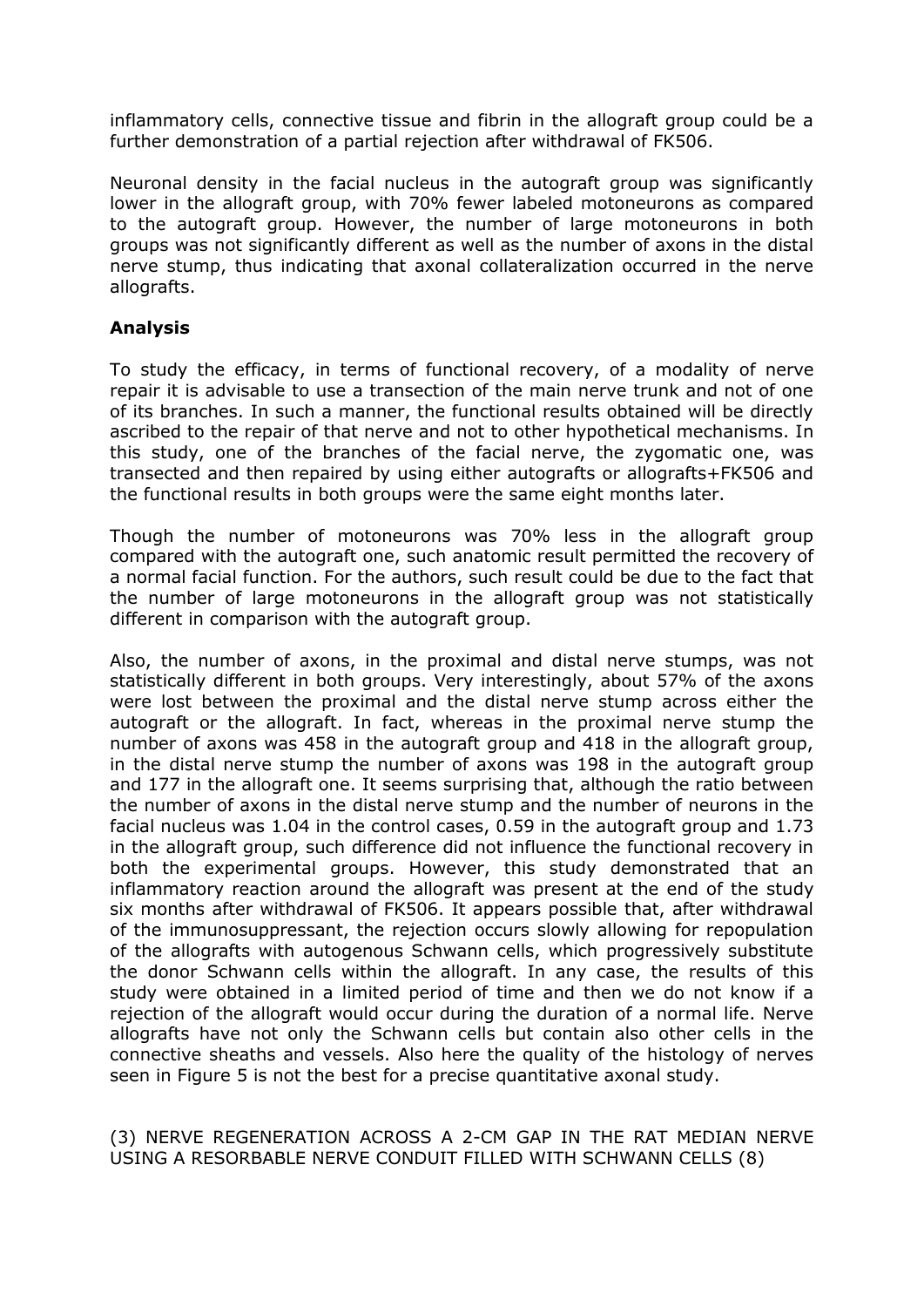Sinis N, Schaller HE, Schulte-Eversum C, Schlosshauer B, Doser M, Dietz K, Rösner H, Müller HW, Haerle M J Neurosurg (2005) 103(6):1067-76

#### **Information**

Four different groups were studied for this paper. Rats that did not undergo any kind of surgery served as the control group (Group 1). In the experimental rats, the gap of 2-cm created in the median nerve was repaired by using a nerve autograft (Group 2), a nerve conduit of trimethylenecarbonate-co-epsiloncaprolactone (TMC/CL) left empty (Group 3) and a nerve conduit of TMC/CL filled with autologous Schwann cells (Group 4). Periodically after surgery, the functional recovery was evaluated using the grasping test. Nine months after surgery, the following studies were performed: a) nerve conduction velocity across either the nerve autografts or the implants; b) weight of the flexor digitorum superficialis muscle to assess the degree of atrophy; c) number, density and size of axons and myelin thickness in a transverse section obtained at the distal end either of the autografts or of the implants.

Complete functional recovery was observed in animals repaired either with autologous grafts (Group 2) or with nerve conduits containing Schwann cells (Group 4). However, functional recovery was faster in Group 2 (24-26 weeks after surgery) than in Group 4 (32 weeks after surgery). No signs of functional regeneration were found in animals treated with the empty conduit (Group 3). Nerve conduction velocity across the autografts or the implants in Groups 2 and 4 was similar to that of control rats (Group 1); no potential was recorded in Group 3.

The weight of the flexor digitorum superficialis muscle was similar in Groups 2 and 4; a marked decrease in muscle weight was seen in Group 3 indicating advanced atrophy.

Six months after surgery, the nerve conduits were macroscopically resorbed in both conduits-groups. A tissue cable bridged the gap of the median nerve and appeared atrophic in animals that had received an empty conduit.

Nine months after surgery, whereas axonal regeneration was found at the distal end of the nerve autografts or implants in Groups 2 and 4, only extensive scarring was seen in Group 3 animals. The number and size of axons and the myelin thickness were similar in Groups 2 and 4, the autograft Group 2 showing a trend nearer to the normal rats.

#### **Analysis**

We agree with the authors when they underline that the results of this study must be critically considered, because it is well known that axonal regeneration power in rats is stronger than in humans. Therefore, before application of conduits filled with Schwann cells for repairing nerves in humans further studies will be necessary.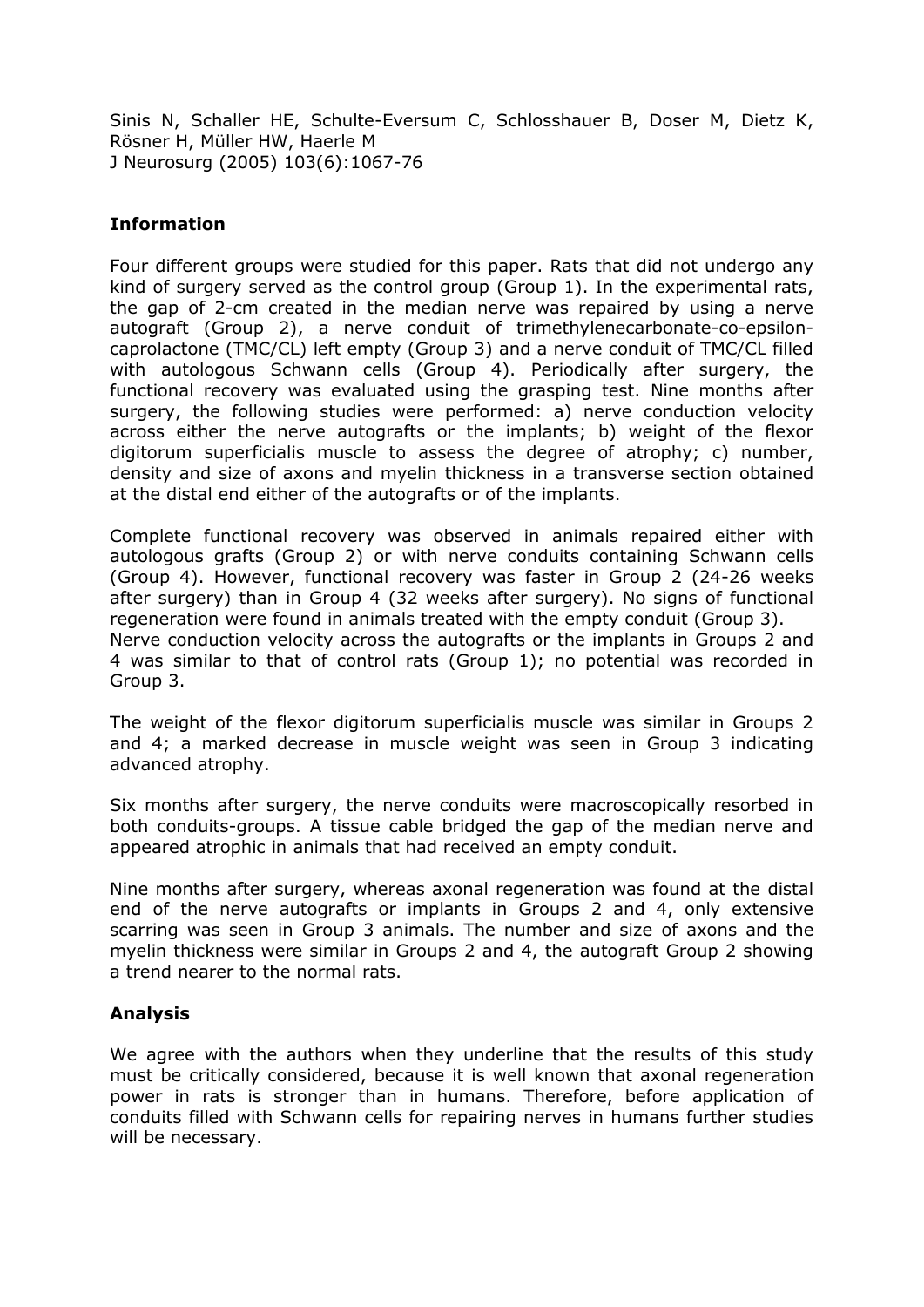Of the entire sectional area of the artificial conduit only a minimal part was occupied by regenerated axons as shown in Figure 8. Considering the results cited in the Table 3 and the Figure 10 of this paper, we can note that in comparison with the control-Group 1, the axon size in the Group 4 (conduit filled with Schwann cells) and in the autograft-Group 2 was -45% and -16% smaller, respectively. Furthermore, in comparison with the control-Group 1, the myelin sheath maturation also was better in the autograft-Group 2 (-23% thinner) than in the conduit filled with Schwann cell-Group 4 (-33% thinner). Then, the quality of axonal regeneration was better in the rats in which the median nerve was repaired with nerve autografts.

In conclusion, this paper confirms the well known importance of Schwann cells in peripheral nerve regeneration and demonstrates better anatomical results when the median nerve was repaired with nerve autografts instead of conduits filled with Schwann cells.

(4) PERIPHERAL NERVE REGENERATION BY TRANSPLANTATION OF BONE MARROW STROMAL CELL-DERIVED SCHWANN CELLS IN ADULT RATS (6)

Mimura T, Dezawa M, Kanno H, Sawada H, Yamamoto I J Neurosurg (2004) 101(5):806-12

# **Information**

Bone marrow stromal cells (BMSCs) can be induced to differentiate in Schwann cells by sequentially treating the cells with β-mercaptoethanol and retinoic acid, followed by forskolin and neurotrophic factors including heregulin-β1. In this study, a 12 mm-long gap was created after section of the sciatic nerve in adult rats. Then, the sciatic nerve was repaired using artificial conduits (12 mm in length) which were filled with Matrigel (containing laminin, collagen IV, transformin growth factor-B, and fibroblast growth factor) + BMSC-derived Schwann cells (BMSC-DSCs) in the experimental rats and only with Matrigel in the control rats. The artificial conduits were sutured (using 10-0 nylon strings) to both stumps of the transected sciatic nerve.

Five months after nerve repair, walking track analysis allowed the quantification of the sciatic nerve functional index (normal range  $= -1.9 +/- 6.3$ ). Six months after nerve repair electrophysiological evaluation (motor nerve conduction velocity) and immunohistochemical analysis at the level of the artificial conduit were performed.

Results of these studies showed the sciatic nerve functional index and motor nerve conduction velocity significantly better improved in the experimental group compared with the control group. Immunohistochemical study demonstrated that transplanted BMSCs labelled with green fluorescent protein were positive for markers of mature Schwann cells (P0 and myelin-associated glycoprotein) and had reconstructed nodes of Ranvier and remyelinated regenerated axons. The number of regenerated axons in the axial section of the central portion of the graft was significantly greater in the experimental group. Although BMSCs can differentiate into several types of cells, tumor formation did not occur six months after the procedure.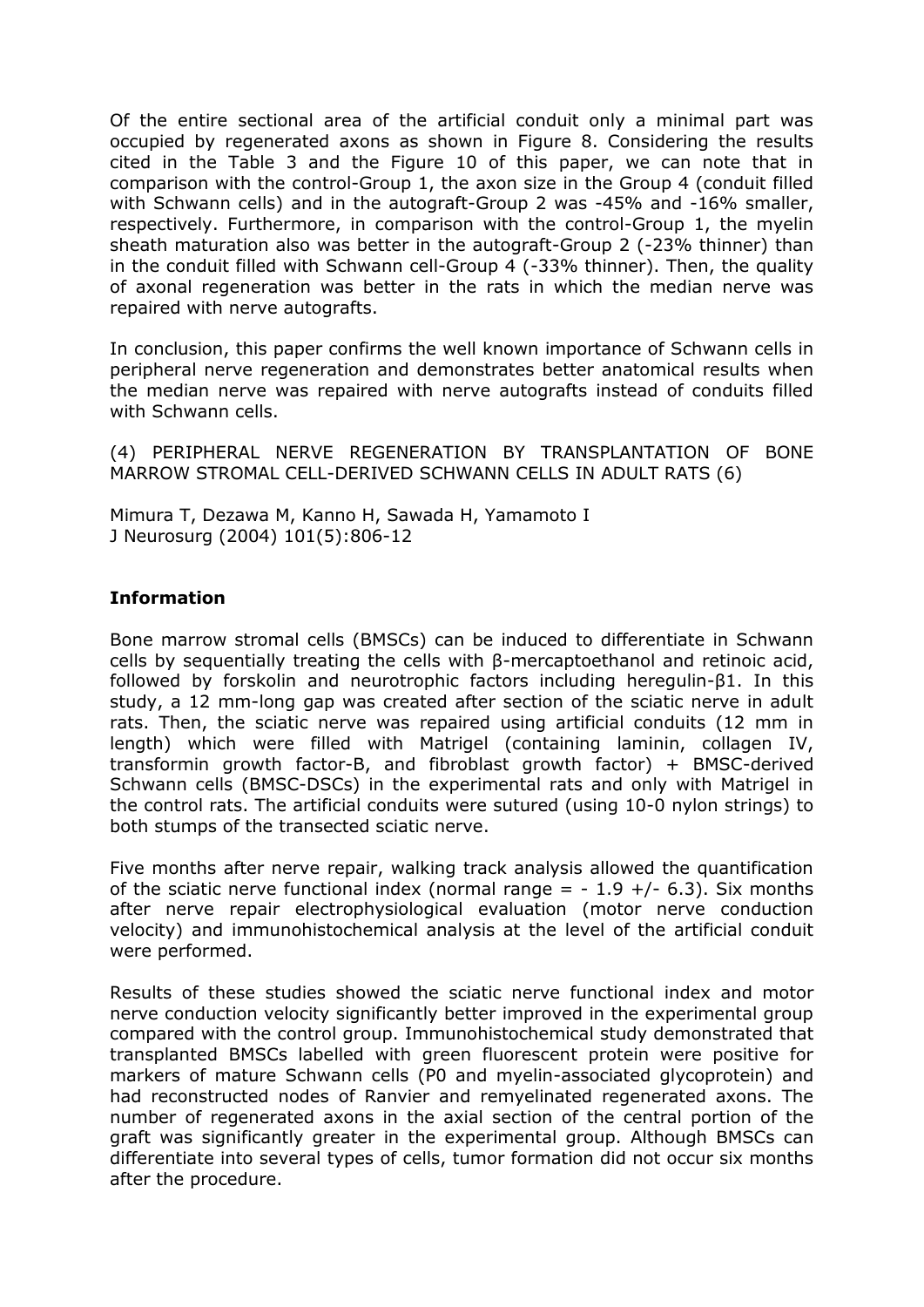# **Analysis**

The BMSCs should be a very good source for supplying donor cells and authors sustain that they could be a solution to current limitations in autotransplantation because they have great proliferative potential in humans as well as in rats.

Moreover, bone marrow harvesting is relatively less invasive, the method is free from foreign pathogen interference, there is no need for immunosuppressive therapy, and there are no ethical problems.

The number of regenerated axons in the axial section of the central portion of the graft was significantly greater in the experimental group. However, this study was made using a relatively short nerve gap (12 mm) in the rat in which the peripheral axon regeneration power is more vigorous than in humans. Furthermore, the six month duration of the study is not long enough to address the problem of tumor formation from the multipotential BMSCs. The eventual application of BMSCs in peripheral nerve repair in humans needs further experimental studies comparing their efficacy with nerve autografts in longer nerve gaps and with longer follow-up.

(5) REGENERATION OF PERIPHERAL NERVE AFTER TRANSPLANTATION OF CD133+ CELLS DERIVED FROM HUMAN PERIPHERAL BLOOD (5)

Kijima Y, Ishikawa M, Sunagawa T, Nakanishi K, Kamei N, Yamada K, Tanaka N, Kawamata S, Asahara T, Ochi M J Neurosurg (2009) 110(4):758-67

# **Information**

Peripheral blood–derived CD133+ cells are very accessible human cells for clinical applications; they are therefore a good candidate for transplantation to address neural defects. The CD133+ epitope is a marker of human hematopoietic/endothelial progenitors, a subpopulation of cells which displayed a great potential for the repopulation of bone marrow and the differentiation into mature endothelial cells in animal models. In peripheral nerve regeneration, vasculogenesis should provide an improved environment for axonal regeneration. In this study, CD133+ cells of human origin were transplanted to repair a sciatic nerve injury in athymic rats. A silicone tube, bridging a 15-mm long defect in the sciatic nerve, was filled with atelocollagen gel containing CD133+ cells or mononuclear cells (MNC), or being combined only with phosphate-buffered saline (PBS, control) (12 animals in each group). At 8 weeks postsurgery macroscopic observations of the grafted sites, molecular, histological, and electrophysiological evaluations were performed. Macroscopic findings demonstrated extremely poor continuities with scarlike tissues being recognized in only 2 cases in the PBS group. In 5 cases in the MNC group, nervelike tissues bridging the defects were observed; massive nervelike tissues bridging the defects were seen in all of the animals grafted with CD133+ cells.

Moreover, the number of myelinated fibers, axon diameter, myelin thickness, and percentage of neural tissue was significantly higher in the CD133+ cellgrafted Group compared with the other two Groups. CMAPs were observed in all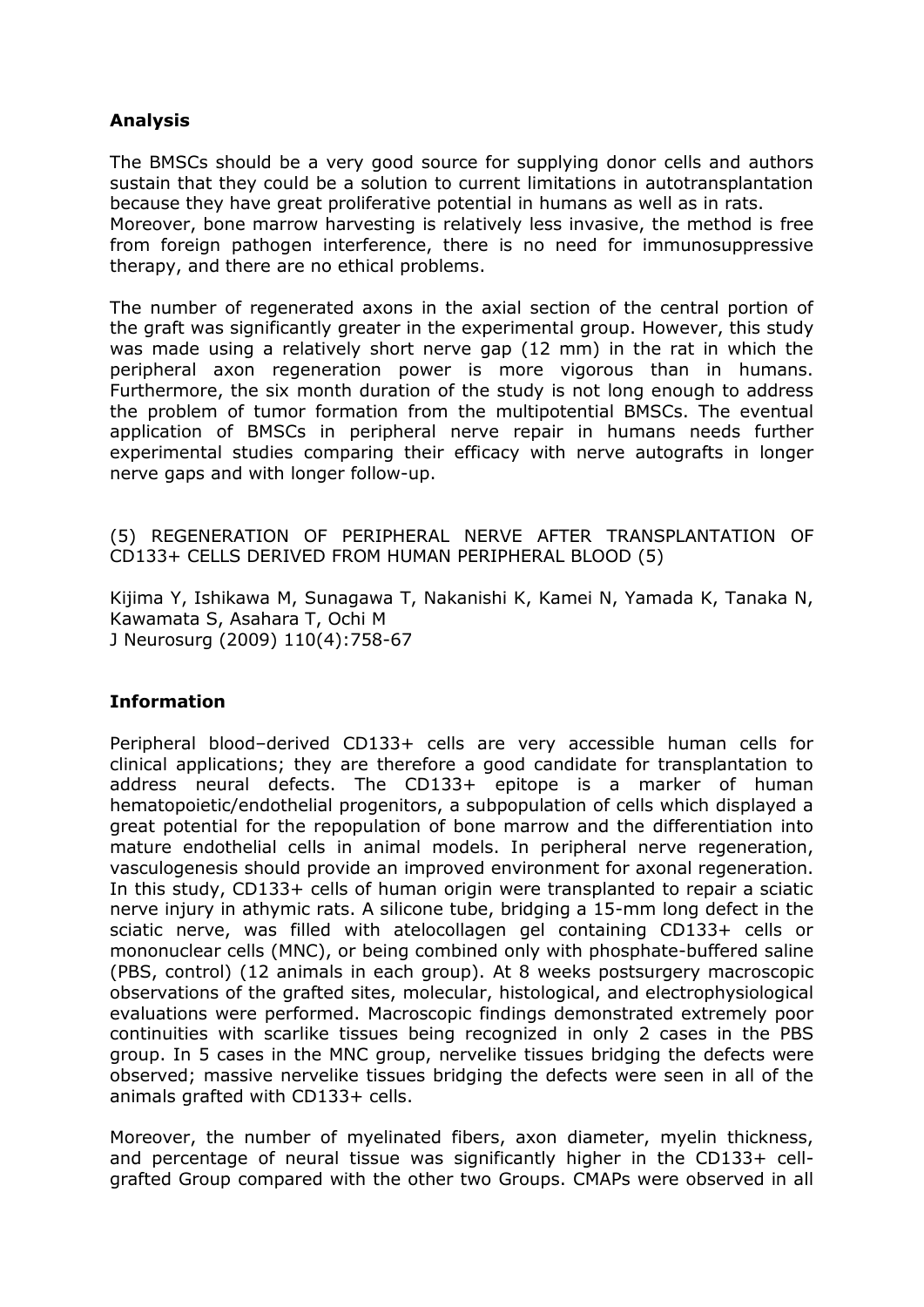cases in the CD133+ cell–grafted group; clear CMAPs were not detected in all cases in the PBS and MNC groups thus demonstrating that functional axonal regeneration had been obtained only in CD-133 cell-grafted animals. Furthermore, whereas it was demonstrated that the transplanted CD133+ cells differentiated into Schwann cells, endothelial cells of human origin could not be observed in the new vessels.

These results suggest that CD133+ cell transplantation contributes to form an ideal local environment for acceleration of axonal regeneration by differentiating into Schwann cells and not by favouring vasculogenesis. Morphological and histological examination demonstrated enhanced reconstruction of neural tissue, abundant Schwann cells, and myelinated axons only after CD133+ cell transplantation, but this did not occur in the MNC and PBS group. The observation that transplanted CD133+ cells differentiated into Schwann cells in vivo is important. It is known that the Schwann cells have a role not only for myelination of axons in the peripheral nerve, but that it also secretes neurotrophic factors leading to axon regeneration. Analysis:

Transplantation of CD133+ cells in an injured peripheral nerve environment induces axonal regeneration; the CD133+ cells differentiate into Schwann cells and not in endothelial cells. Though, practically, CD133+ cells can be easily isolated from peripheral blood and could be applied as an autologous therapeutic agent with no limitation due to ethical or technical problems, they can be used in peripheral nerve repair only in an artificial conduit. As in other experimental studies with artificial conduits only a minimal part of their cross-section was occupied by nerve regeneration represented by rather poor axonal regeneration in terms of low number and small diameter of the regenerated axons if compared with what is seen using nerve autografts and also nerve allografts. The electrophysiological data obtained in this study confirm our view; no real functional results in terms of motor and sensory data were presented. Therefore, Schwann cells are very important elements for nerve regeneration but nerve autografts and allografts are not only Schwann cells but more complex biological structures with which, up to now, any type of artificial conduit made of no biological material is not really competitive, even if filled with cells.

(6) COLLAGEN NERVE GUIDES FOR SURGICAL REPAIR OF BRACHIAL PLEXUS INJURY (2)

Ashley WW Jr, Weatherly T, Park TS J Neurosurg (6 Suppl Pediatrics) (2006) 105:452–456

#### **Information**

In some case of birth-related brachial plexus palsy, direct brachial plexus repair provides a good functional motor recovery with minimal orthopedic deformity. Standard brachial plexus repair techniques often involve autologous nerve graft placement and neurotization. The use of autologous graft material provides a good pathway for the outgrowth of damaged nerves but, though safe and relatively uncomplicated, it carries some disadvantages: 1) incidence of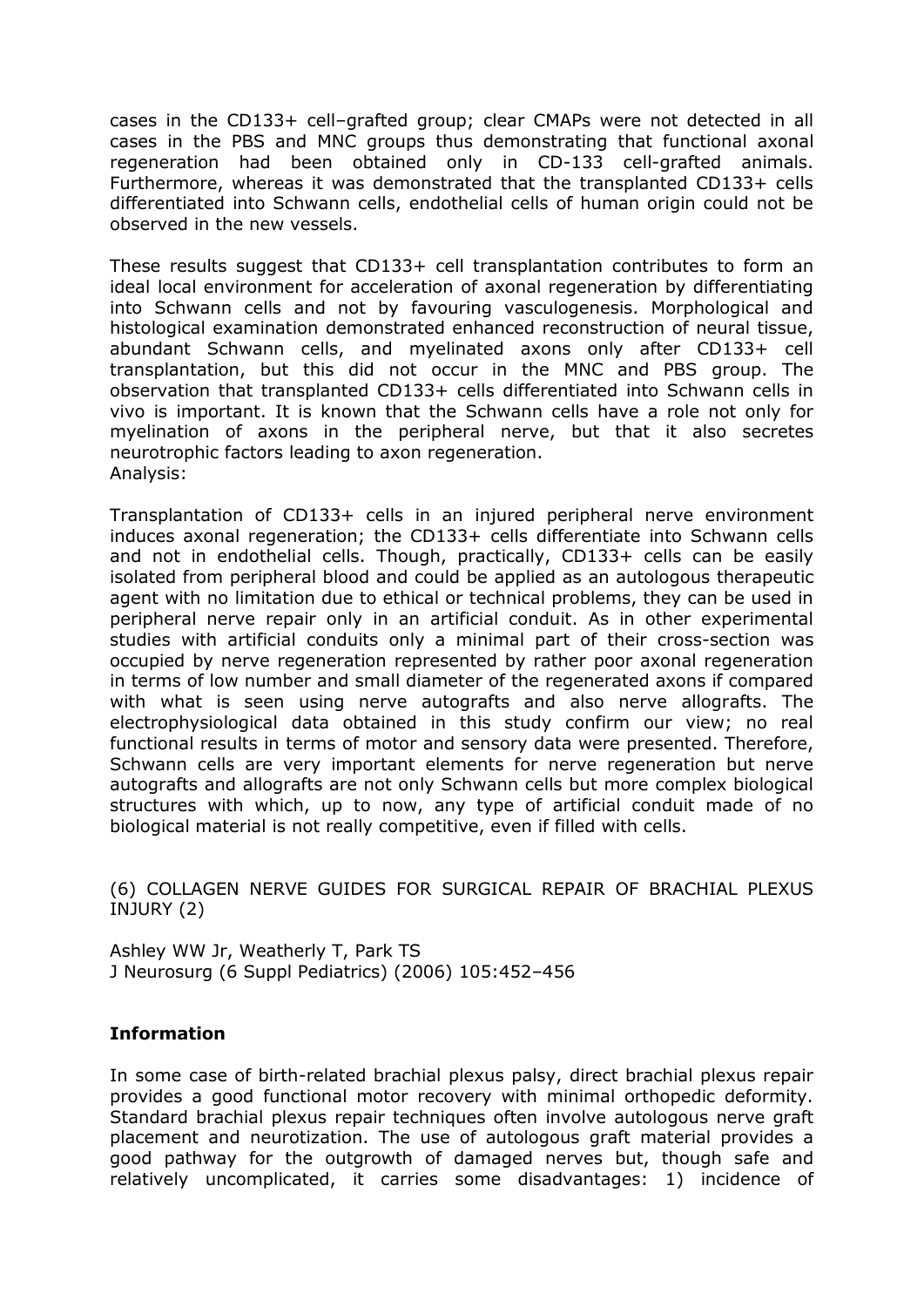morbidity associated with brachial plexus surgery, in terms of bleeding, infection and scarring, increases; 2) the most common donor sites, sural nerves, are not long enough to provide an adequate graft when repair of the entire brachial plexus is required; 3) this technique, when performed in cases of severe injury, can sometimes yield poor motor recovery.

It has been widely demonstrated that physical continuity is not the only factor involved in successful nerve outgrowth and regeneration; indeed it has been shown that collagen and other extracellular matrix proteins can act as a scaffold, thus enabling direct neurite growth. To improve surgical outcomes and reduce surgical risks associated with autologous nerve graft retrieval and placement, the authors in this study use collagen matrix tubes (Neurogen) in patients who had clinical evidence of a very severe injury that they believed had a low probability of recovering if traditional graft materials were used. The study, the first conducted in humans, is a retrospective analysis of the initial 5 patients who were treated using the tubes. In all 5 patients the brachial plexus injury was severe and extensive neuromas involving the spinal roots and trunk portion of the brachial plexus were noted.

The decision to use a collagen matrix graft was based on the severity of the injury, the size of the gap after removal of the neuroma and the diameters of the proximal and distal stumps. Four of five patients experienced a good recovery, and three exhibited an excellent recovery at 2 years postoperatively, with a mean increase in MSC (motor scale composite) by 69 and 78% at 1 and 2 years, respectively. Joint movement scores improved to range of motion of at least 50% in most patients, and the contractures were usually mild or moderate. The authors attribute the success of their procedure to several factors: 1) using tubes for gaps smaller than 2 cm, whereas larger gaps would result in aberrant growth or a lack of growth; 2) the careful selection of the diameter of the grafts to ensure a good seal and concentration of growth factors in the tube; 3) the inclusion of a 1-mm cuff of both the proximal and distal stumps in the tube, which are the site of growth factor production within the tube and 4) the removal of air from the tubes which ensures a good gel column for neurite growth and diffusion of growth factors. The authors decided to use the Neurogen tubes to treat only the most severe injuries because, until they had proven the viability of such conduit, they wanted to limit the risk that the tubes would not work as well as sural nerve grafts, ultimately reducing the patient chance for optimal recovery.

# **Analysis**

The authors had five patients who had clinical evidence of very severe brachial plexus injury that they believed had a low probability of recovering if traditional graft materials (i.e. nerve autografts) were used.

Therefore, they decided to use in these severe cases something, the collagen matrix tubes (Neurogen), that they hypothesized to offer better probabilities of functional recovery in comparison with nerve autografts, avoiding even the eventual complications associated with harvesting autologous nerves. This assumption, for which an artificial conduit made of biological materials should offer functional results better than nerve autografts, was "a priori" revolutionary in peripheral nerve repair where up to now autologous nerve graft is still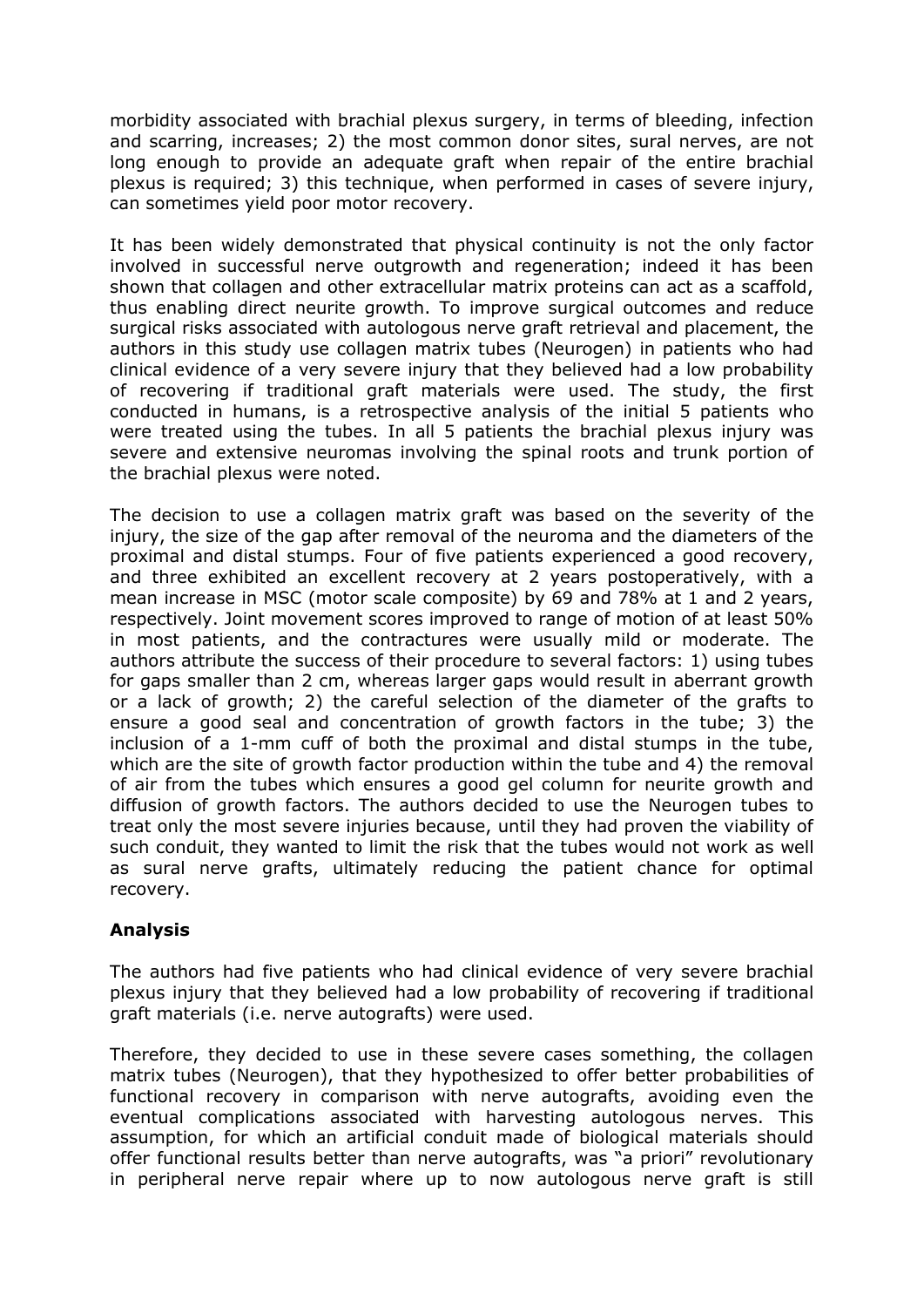considered the gold standard for nerve repair. "A posteriori" such assumption could seem reinforced by the results consisting in good or excellent functional recovery in four of the five patients with brachial plexus birth injuries with short nerve gaps. Further, these clinical results in humans seem to confirm previous experimental studies. Collagen matrix tubes were used in monkeys to repair the median nerve with short gaps with good clinical and anatomical results; the axonal regeneration was comparable with that obtained after repair with nerve autografts (1).

In this study, patients showed "clinically" severe brachial plexus injury, being the usual candidates to surgical exploration and repair. The used tubes served to bridge short discontinuities 2 cm or smaller. Then, collagen tubes do not still solve the same old problem, i.e. that sural nerves are not long enough to provide an adequate graft when repair of the entire brachial plexus is required. Collagen matrix tubes are a safe alternative to autologous nerve for short-segment (smaller than 2 cm) brachial plexus and perhaps other peripheral nerve repairs.

# **Synthesis**

The first two papers studied in monkeys the effectiveness of nerve allografts used to repair the ulnar nerve and a branch of the facial nerve; the animals were treated with an immunosuppressant only for the first two months after surgery. Eight months after nerve repair, all monkeys exhibited an apparently normal function of both nerves. The clinical results were similar to those obtained with the classic autografts. At the end of the study, six months after withdrawal of the immunosuppressant, an inflammatory reaction was seen around the allograft as an expression of a rejection reaction. The results of these studies were obtained in a limited period of time and then we do not know if a rejection of the allograft might occur later during the course of a normal life span. The problem of the duration of the immunosuppressant therapy needs to be clarified; temporary therapy was associated with signs of allograft partial rejection.

The following three papers studied artificial conduits made of no biological materials and that were filled with one the following cells: Schwann cells, bone marrow stromal cells, and blood-derived CD133+ cells. The bone marrow stromal cells and blood-derived CD133+ cells differentiated in Schwann cells. Whereas Schwann cells are more difficult to obtain in a sufficient number, bone marrow stromal cells and blood-derived CD133+ cells can be isolated easily from bone marrow aspirates and peripheral blood, respectively, and could be applied as an autologous therapeutic agent with no limitations due to ethical or technical problems. The well known importance of Schwann cells in promoting peripheral nerve regeneration was confirmed in these three studies. However, as in other experimental studies with artificial conduits made of no biological material only a minimal part of their cross-section was occupied by nerve regeneration represented by rather poor axonal regeneration in terms of low number and small diameter of the regenerated axons if compared with what is seen using nerve autografts and also nerve allografts. Conclusively, better anatomical results were seen after repair with nerve autografts instead of conduits filled with original or derived Schwann cells. These cells are very important elements for nerve regeneration but nerve autografts and allografts are not only Schwann cells but more complex biological structures with which, up to now, any type of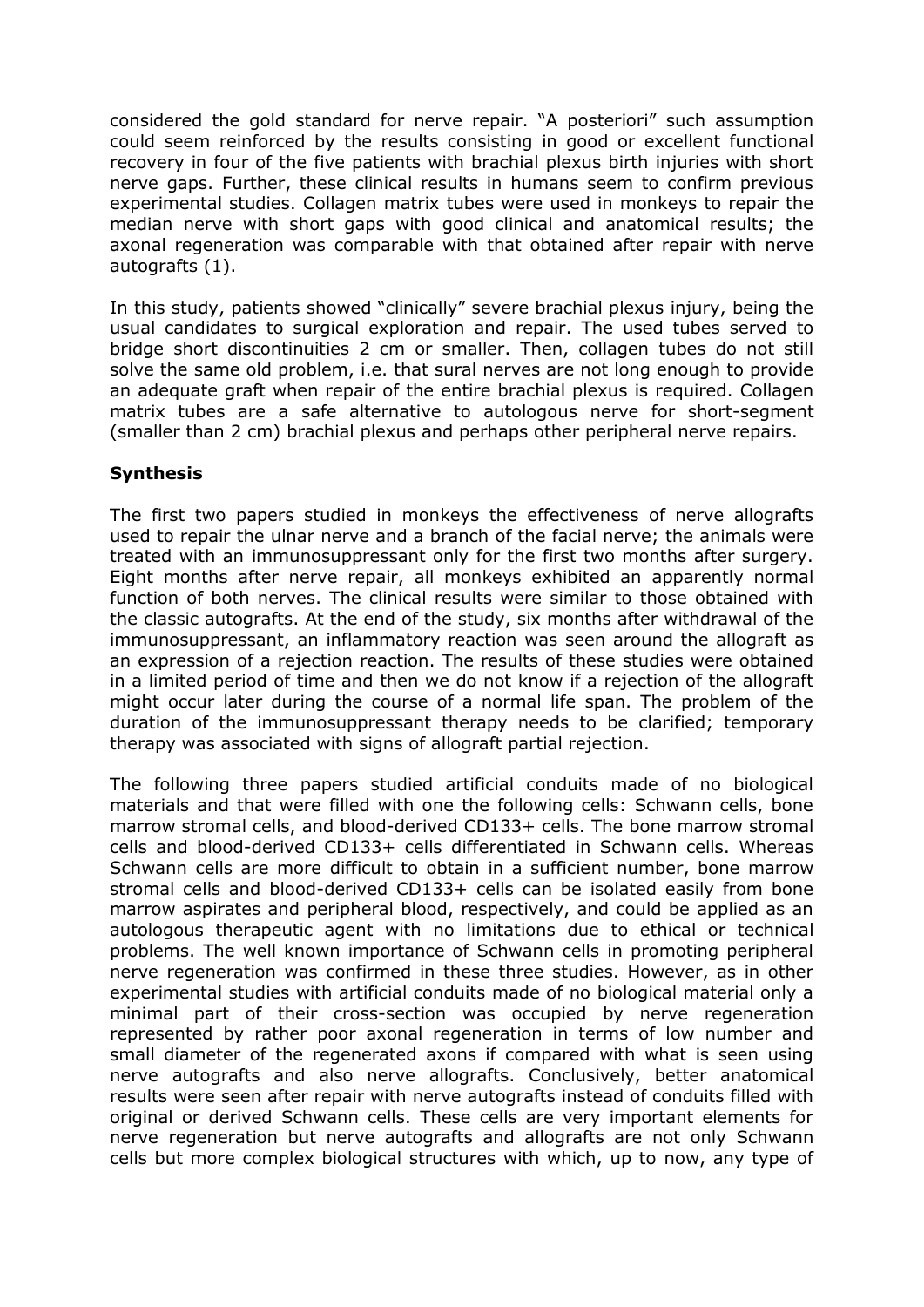artificial conduit made of no biological material filled with whatever is not really competitive.

The last paper is a retrospective analysis of surgical outcomes in 5 patients with brachial plexus birth injury treated with an artificial conduit made of biological material, the collagen matrix tube (Neurogen). The conduits were used to bridge short discontinuities 2 cm or smaller. Collagen matrix tubes appeared a safe alternative to autologous nerve for short-segment (smaller than 2 cm) brachial plexus repairs.

At the end of this review, the role of autologous nerve autografts as the gold standard for peripheral nerve repair still remains. Allografts must resolve definitively the problem of rejection and the immunosuppressant therapy. Conduits made of no biological materials filled with the cells cited in the reviewed papers are not competitive with nerve autografts and even with nerve allografts. Collagen matrix conduits seem competitive with nerve autografts for short nerve gaps (less than 2 cm).

#### **References**

1. Archibald SJ, Shefner J, Krarup C, Madison RD: Monkey median nerve repaired by nerve graft or collagen nerve guide tube. J Neurosci 15:4109-4123, 1995.

2. Ashley WW, Jr., Weatherly T, Park TS: Collagen nerve guides for surgical repair of brachial plexus birth injury. J Neurosurg 105:452-456, 2006.

3. Auba C, Hontanilla B, Arcocha J, Gorria O: Peripheral nerve regeneration through allografts compared with autografts in FK506-treated monkeys. J Neurosurg 105:602-609, 2006.

4. Hontanilla B, Auba C, Arcocha J, Gorria O: Nerve regeneration through nerve autografts and cold preserved allografts using tacrolimus (FK506) in a facial paralysis model: a topographical and neurophysiological study in monkeys. Neurosurgery 58:768-779; discussion 768-779, 2006.

5. Kijima Y, Ishikawa M, Sunagawa T, Nakanishi K, Kamei N, Yamada K, Tanaka N, Kawamata S, Asahara T, Ochi M: Regeneration of peripheral nerve after transplantation of CD133+ cells derived from human peripheral blood. J Neurosurg 110:758-767, 2009.

6. Mimura T, Dezawa M, Kanno H, Sawada H, Yamamoto I: Peripheral nerve regeneration by transplantation of bone marrow stromal cell-derived Schwann cells in adult rats. J Neurosurg 101:806-812, 2004.

7. Noble J, Munro CA, Prasad VS, Midha R: Analysis of upper and lower extremity peripheral nerve injuries in a population of patients with multiple injuries. J Trauma 45:116-122, 1998.

8. Sinis N, Schaller HE, Schulte-Eversum C, Schlosshauer B, Doser M, Dietz K, Rosner H, Muller HW, Haerle M: Nerve regeneration across a 2-cm gap in the rat median nerve using a resorbable nerve conduit filled with Schwann cells. J Neurosurg 103:1067-1076, 2005.